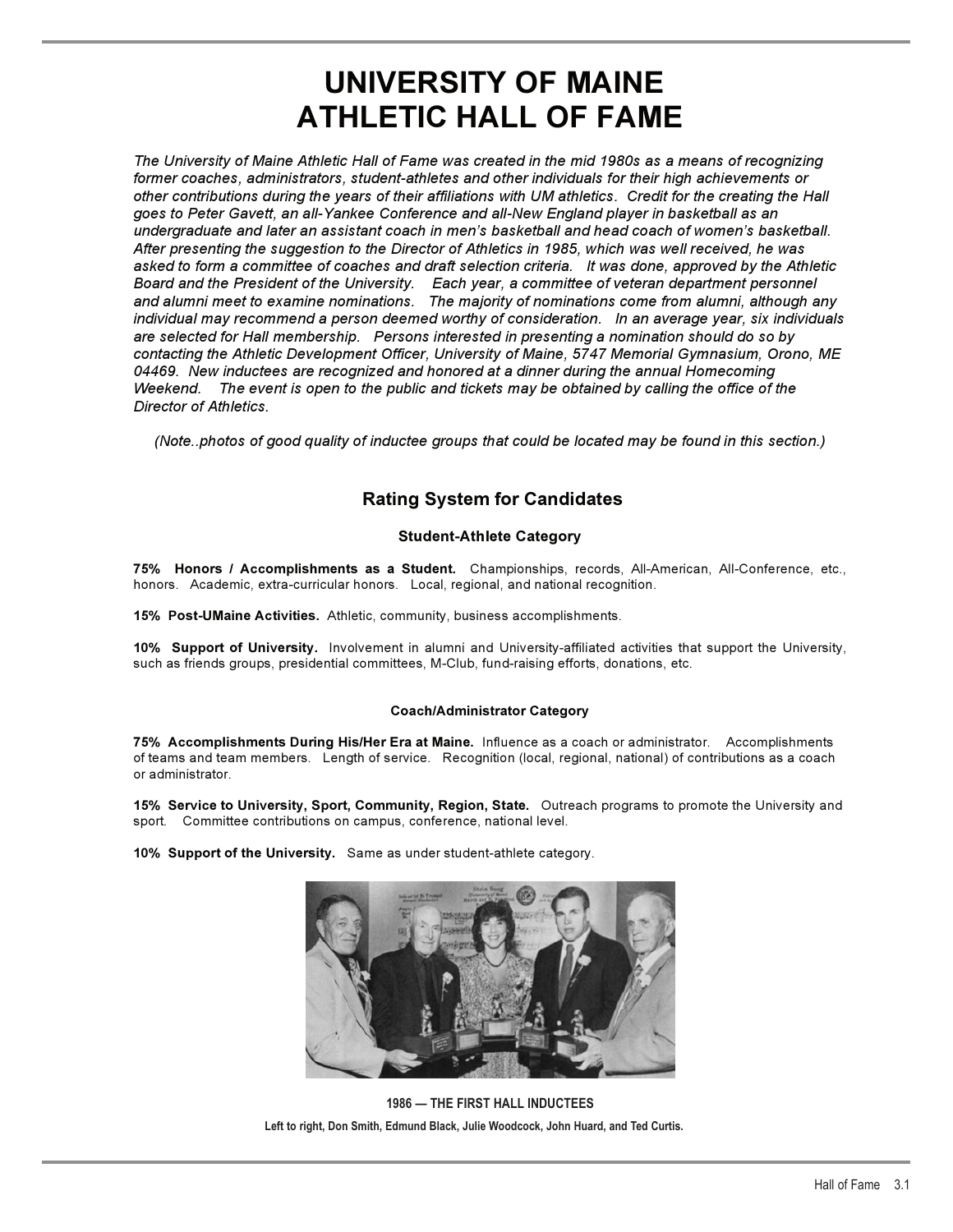# **INDUCTEES (1986 – 2006)**

(*Abbreviations: ADM, Administrator; AT, Athletic Training; BS, Baseball; BSK, Basketball; COM, Commissioner; CC, Cross Country; FH, Field Hockey; FB, Football; IH, Ice Hockey; RIF, Riflery; SB, softball; SKI, Skiing; SOC, Soccer; SW, Swimming; TEN, Tennis; TR, Track; VOL, Volleyball)*

## **Student - Athletes**

*Akers, Charles A. '61 (SKI, CC) Jewett, Sara M. '00 (SB) Aubut, Andre '82 (IH) Kane, Daniel J. '88 (BS) Bailey, Harold P. '15 (TR) Kariya, Paul '96 (IH) Bell, Alton L. '37 (BS, RIF, TR) Keating, Christopher P. '79 (FB) Benner, Eugene N. '70 (FB, TR) King, Scott G. '90 (IH) Bennett, Robert H. '41 (FB, TR) Kostacopoulos, Peter '57 (BSK, FB) Bernardo, Rick A. '86 (BS) Leeman, Whitney L. '84 (SW) Black, Edmund F. '29 (FB, TR) Libbey, Dennis A. '73 (BS) Blodgett, Cindy L. '98 (BSK) Lindsay, Francis C. '30 (CC, TR) Bogdanovich, Edward '54 (FB, TR) MacPhee, Peter W. '64 (TR) Bordick, Michael T. '88 (BS) Mahaney, Keith C. '57 (BSK, TR) Bouchard, Rachel L. '91 (BSK) Marsanskis, George G. '48 (FB, TR) Bouier, Lorenzo '85 (FB, TR) McCormick, Patricia M. '96 (CC, TR) Broomhall, Charles H. '50 (SKI) McHale, Martin J. '11 (BS, FB) Bryden, Carolyn R. '82 (SW) McHugh, Michael L. '88 (IH) Buck, Michael E. '89 (FB) Montgomery, James P. '93 (IH) Cassidy, Jamie-Lyn '00 (BSK) Norris, John J. '54 (BSK) Champeon, Wayne S. '61 (BSK, FB) Pellerin, Scott J. '92 (IH) Choiniere, Joann M. '84 (CC, TR) Petteway, Claude Jr. '91 (FB) Cloutier, David L. '62 (FB) Pidacks, Robert W. '51 (SKI) Coffin, Elizabeth J. '88 (BSK) Plummer, Mark C. '75 (GOLF) Conn, Gary W. '81 (IH) Reed, Walter M. Jr. '44 (GOLF) Cooper, S. Thurlow '57 (BSK, FB, TR) Reynolds, William W. '90 (BS) Corbett, Amy K. '92 (FH) Richardson, Harry L. '30 (CC, FB, TR) Cross, Jeffrey A. '85 (BSK) Ring, Carl E. '25 (TR) Crowley, Nathaniel J. '42 (BS, BSK, FB) Roberge, Bertrand R. '76 (BS) Dombkowski, Henry J. '49 (BSK, FB, TR) Roy, Jean-Yves '96 (IH) Drew, Dana E. '39 (BS, BSK, FB, TR) Schiner,Lawrence R. '61 (BS, BSK, FB) Elias, Susan P. '84 (CC, TR) Shulman, Scott E. '77 (FB) Elliott, Roderick R. '38 (BS, FB, SKI, TEN) Small, John H. '56 (FB) Ellis, Emily J. '85 (BSK) Smith, Carl T. '92 (FB, TR) Ellis, Roger C. '60 (FB) Smith, Dean J. '89 (BSK) England, Margaret A. '84 (CC, FH, TR) Smith, Donald C. '40 (CC, TR) Favor, Donald E. '34 (BSK, FB, TR) Smoragiewicz, James A. '78 (SW) Ferris, Joseph L. '66 (BS) Stephenson, James B. Jr. '69 (BSK) Firlotte, Paul J. '56 (CC, TR) Sturgeon, Donald T. '61 (BSK) Flaherty, Edward J. '76 (BS) Sweeney, Mark P. '91 (BS) French, Frank A. '17 (BS, FB, RELAY, TR) Swift, William C. '84 (BS) Friend, Milton '58 (RIF)* Turbyne, Ann T. '81 (TR) *Golden, Thomas W. '55 (FB, GOLF, TR) Violette, Harold O. '60 (FB) Gowell, John R. '38 (FB, TR) Warner, Robert H. '76 (BSK) Grover, Archer L. '99 (FB, TR) Warren, Roy G. '81 (SW) Hamlin, Joseph H. '38 (BS, BSK, FB) Webb, Freeman G. '33 (TR) Harris, Rufus D. '83 (BSK) Weed, Raymond R. '61 (BS) Hebra, Sergio Jr. '88 (FB) Weinrich, Eric J. '89 (IH) Heslam, Bethany A. '86 (CC, TR) Wheeler, Manchester N. Jr. '61 (FB) Hicken, Baron B. '63 (TR) Winstel, Mary L. '95 (FH) Horne, Terrell C. '61 (TR) Woodcock, Julia M. '79 (SW) Imes, Christopher D. '95 (IH) Zollo, John P. Jr. '49 (FB)*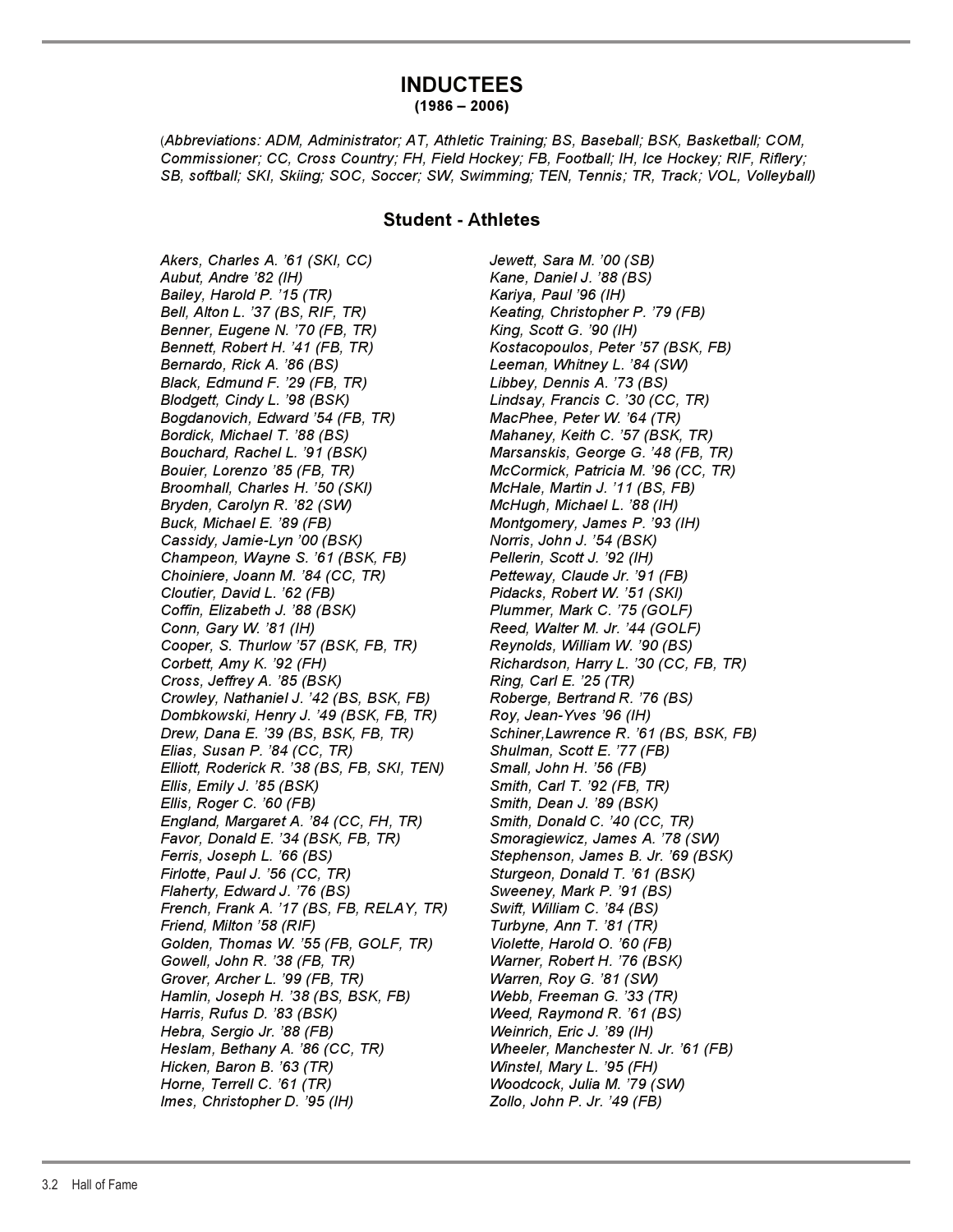# **Student - Athlete / Coach**

*Butterfield, John E. '53 (BS, BSK, FB) Huard, John R. '67 (FB, TR) Butterfield, Philip Jr. '53 (BS, BSK, FB) Leggett, Jackson S. '76 (BS, FB) Chappelle, Thomas N. '62 (BS, BSK, GOLF) Merrill, Carl H. '66 (BS, BSK, FB) DeVarney, Richard W. '66 (BS, FB) Smith, Debra J. '94 (SB) Hearty, Lynn A. (SB, VOL) Spring, Jeffrey G. '87 (SOC)* 

# **Student - Athlete / Administrator**

*Hackett, Albert F. '53 (BS, BSK, ADM) Pratt, Bert L. Jr. '43 (BSK, TEN, ADM) Jordan, Wesley D. '62 (FB, AT)* 

## *Student - Athlete / Coach / Administrator*

*Abbott, Walter H. 58 (FB, ADM) Sezak, Samuel '31 (BS, BSK, FB, ADM)*

*Woodbury, Harold M. '36 (BS, BSK, ADM)* 



#### **1997 HALL OF FAME INDUCTEES**

**Left to right, Ray Weed, Susan Elias, Amy Corbett, Dennis Libbey, and Tom Golden. Absent, Scott Pellerin, who was playing in the NHL at the time of the ceremony.**



**1987 INDUCTEES**

**Left to right, Dick DeVarney, Don Smith (accepting on behalf of the late Francis Lindsay), Mary Furtek (accepting on behalf of her late father, Harry Richardson), Charle Akers, Thomas "Skip" Chappelle, Ann Turbyne, Sam Sezak, and Jack Zollo.**



#### **1990 HALL OF FAME CLASS**

**Left to right, Mark Plummer, Wayne Champeon, Michelle Bennett (accepting for her late father, Robert Bennett), Bob Pidacks, and Harold Westerman.**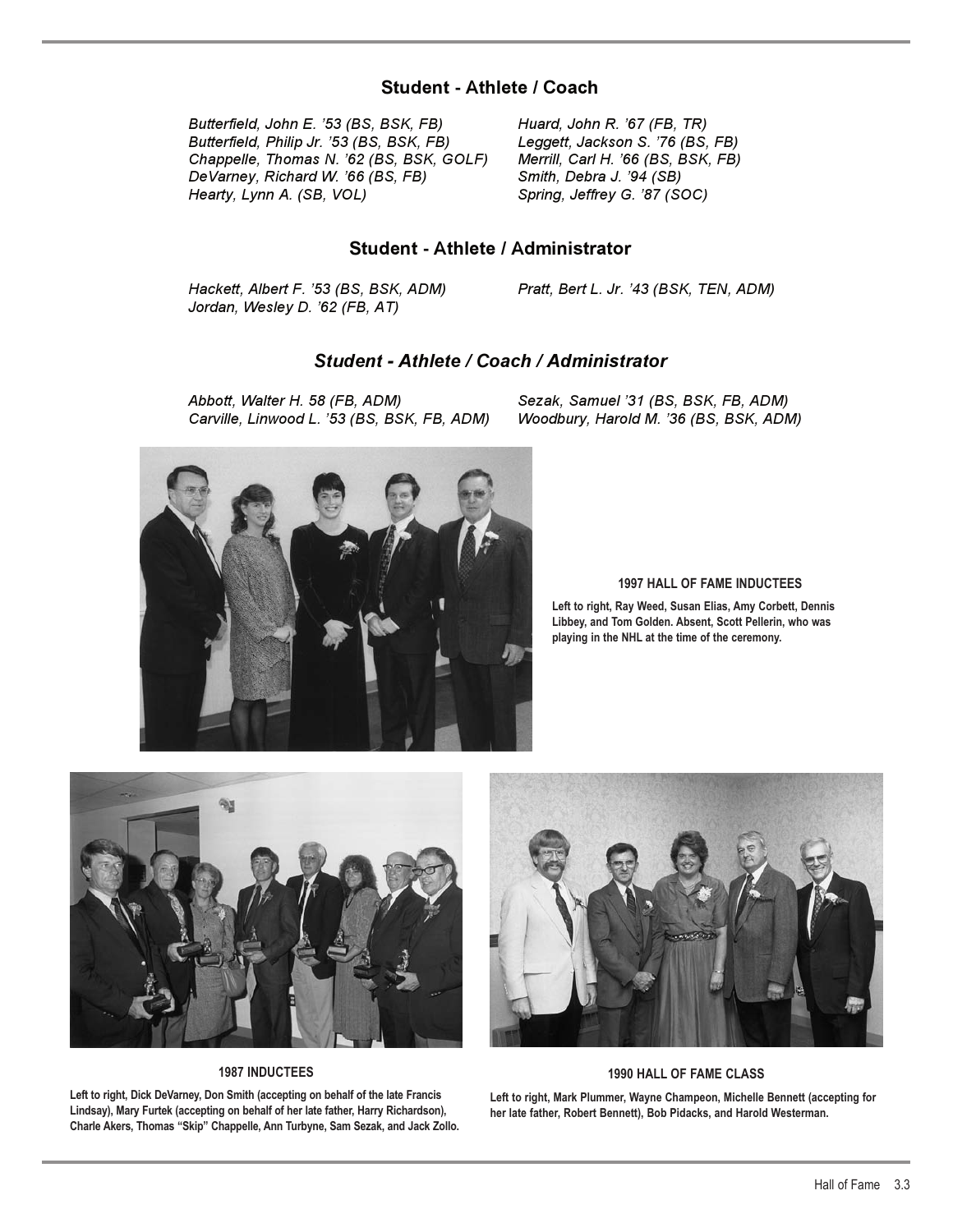

**1991 INDUCTEES**

**Left to right, Carl Merrill, Chris Keating, Rufus Harris, Emily Ellis, Bill Swift, and Harold Alfond.**



**1992 INDUCTEES Left to right, Whitney Leeman, Ed Flaherty, Brian McCall, Paul Firlotte, and Marion Rogers.**



**1993 HALL OF FAME CLASS**

**Left to right, Ed Styrna, Dave Cloutier, Bob Warner, Mike Bordick, Lynn Hearty, and Keith Mahaney.**



#### **2006 HALL OF FAMERS**

**Athletic Director Blake James (far left) introduces 2006 Hall of Fame inductees to the halftime crowd during Homecoming. Front his left, Jeff Cross, Sara Jewett, Jack Small, Charles Broomhall, Paul Grover (grandson of inductee Archer Grover), and Mike McHugh.**



#### **1996 CEREMONY**

**Front, Thelma Dombkowski (accepting for her late husband, Henry Dombkowski). Rear, left to right, Rachel Bouchard, Bill Johnson (accepting for the late Harold Bailey), Don Sturgeon, and Walter Reed, Jr. Absent, Mark Sweeney, who was playing major league baseball at the time of the ceremony.**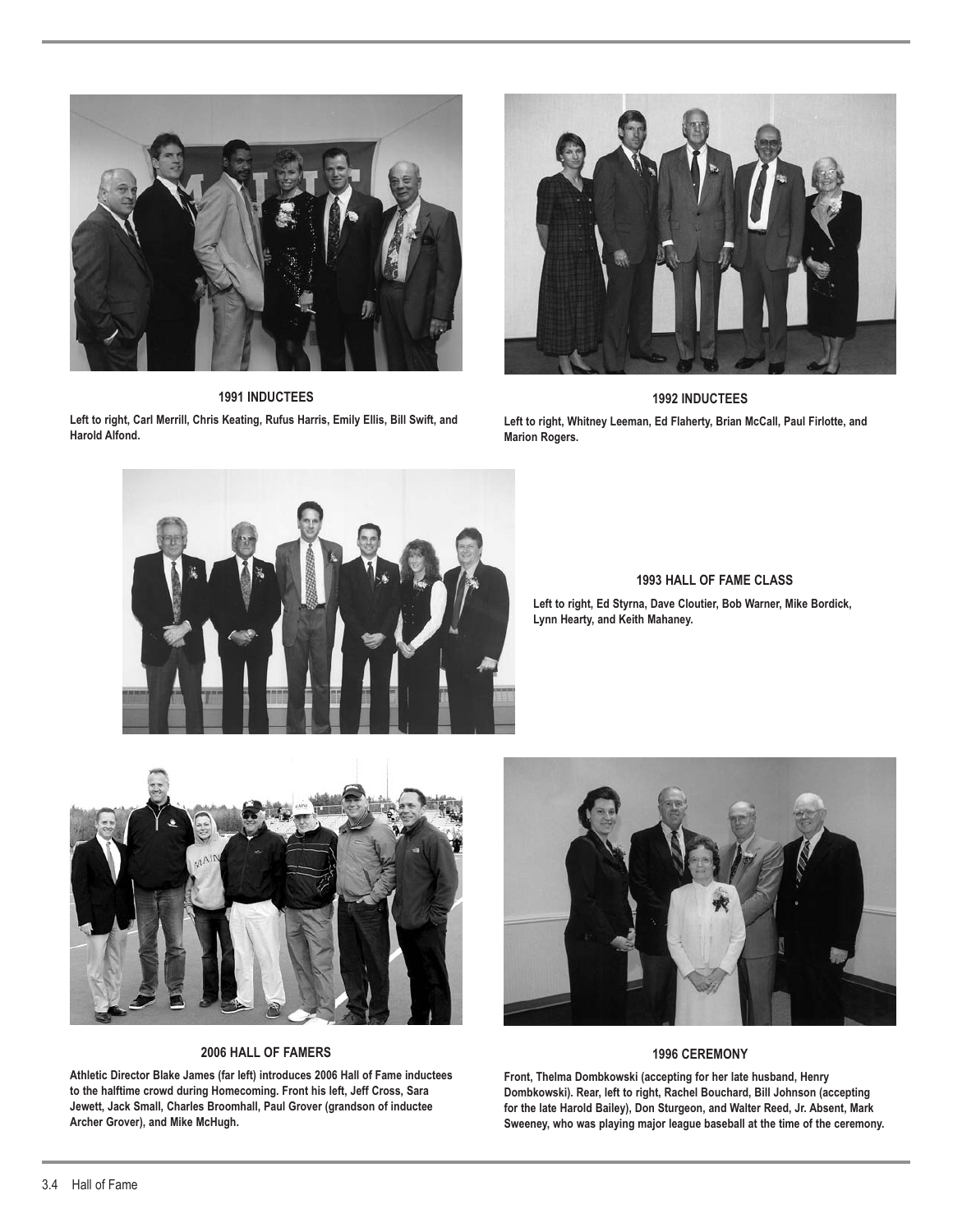# **Athlete / Coach / Benefactor**

*Mahaney, Larry K. '51 (BSK, FB, BENEFACTOR)* 

### **Administrator**

*Haskell, Stuart P. Jr. (ADM, COM) Rogers, Marion '30 (ADM)* 

**Benefactor**

*Alfond, Harold (BENEFACTOR)*

# **Coach / Administrator**

*Anderson, Janet A. (FH, SB, VOL) Wallace, Stanley M. (BSK, IH, AT) Lengyel, Helen A. (BSK, FH, ADM)*

*Curtis, Theodore S. '23 (SKI, ADM) Westerman, Harold S. (BS, BSK, FB, ADM)*

# **Coach**

*Brice, Fred M. (BS, BSK, FB) Styrna, Edmund (CC, TR) Jenkins, Chester A. '31G (CC, TR) Switzer, Alan A. Jr. (SW) Kenyon, William (BS, BSK, FB) Walsh, W. Shawn (IH) McCall, J. Brian (BSK, GOLF, TEN) Winkin, John W. (BS)*

**2003 INDUCTEES**

**Bill Reynolds, Cindy Blodgett, and Chris Imes. Also inducted was Terry Horne, unable to attend; and Ed Bogdanovich, inducted posthumously.**



#### **CLASS OF 2002**

**(L-r) Nat Crowley, Anne England, Sergio Hebra and Jeff Spring were inducted into the Hall of Fame in 2002. Elected posthumously were Wes Jordan and Shawn Walsh.**

#### **2007 SELECTEES**

**Just in! Due to be inducted into the Hall of Fame during the 2007 Homecoming Weekend are seven new members, as follows: Vanessa McGowan '01 (standout in women's track), retired Equipment Manager George Wood, Garth Snow '93 (all-American in ice hockey), Kevin Buckley '81 (top UM hitter in NCAA baseball tournaments), Andy Bedard '00 (two-time All-America East in basketball), Edward Barrows '41 (World War II hero, four-year class president, and football captain), and Mike Flynn (NFL standout for the past nine years).**

**Participating in the 2003 ceremony were, l-r, inductees Harold "Tank" Violette,**